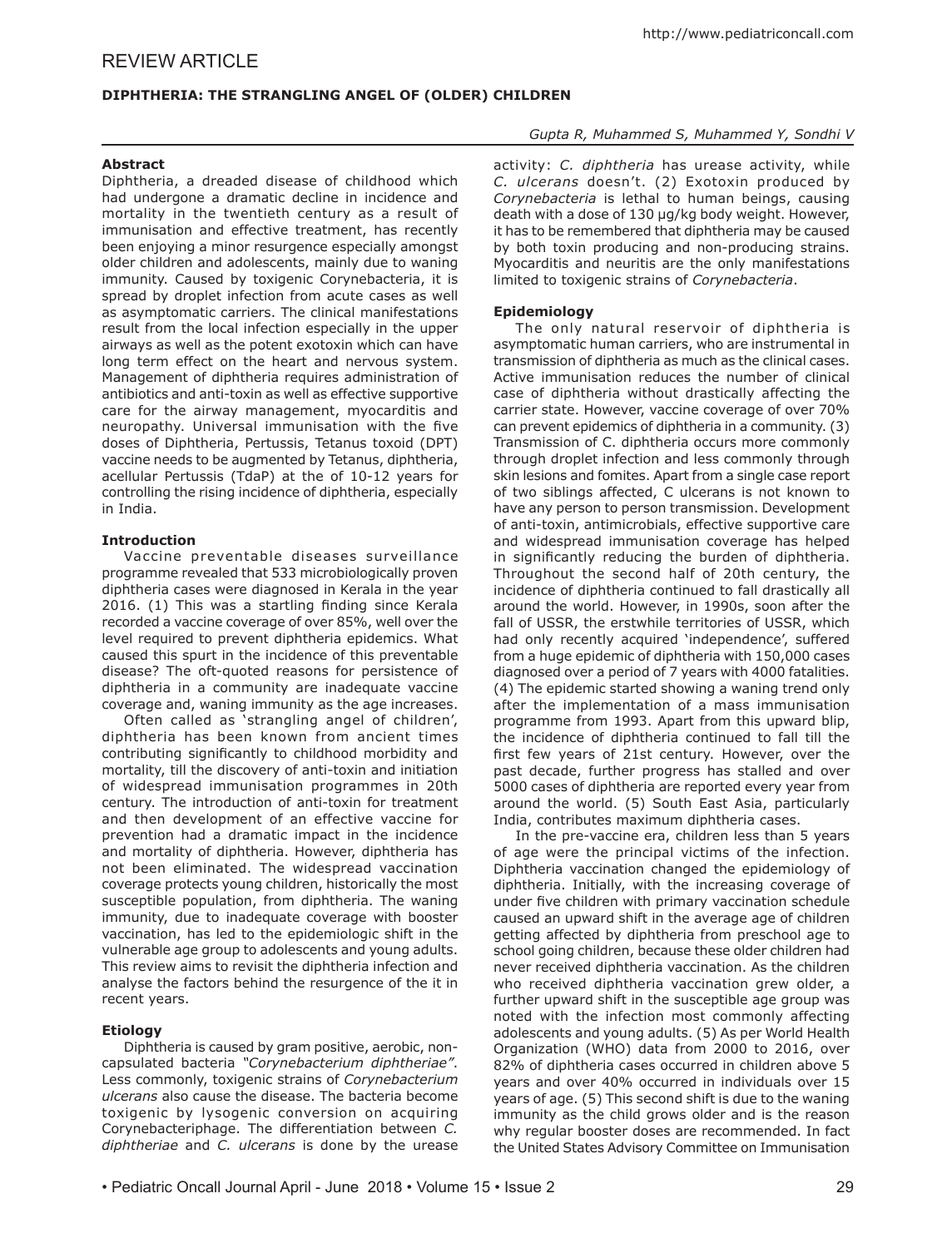Practices recommends booster doses with Td (Tetanus, diphtheria) every ten years for adults also. (5)

As already mentioned, India has the maximum number of diphtheria cases in the world. From 2011 to 2015, India had a total of 18,350 cases of diphtheria. Indonesia and Madagascar were the other two countries with most diphtheria cases in the same period. (6) In the year 2016, a total of 7097 cases were reported, out of which 3380 cases were from India. (7) However, it has to be remembered that over 40% of cases reported in India are from individuals over 15 years. (5) Only about 20% cases are reported from children under the age of 5 years. This reflects the upward shift in the susceptible population as the immunisation coverage in the community increases.

### **Pathogenesis**

*Corynebacteria* enter into the body through the airway via droplet infection mainly and through skin lesions and fomites rarely. Both asymptomatic carriers and active cases can cause transmission of the infection. After entry, they colonise and remain localised to the upper airway and start producing exotoxin after a period of 2-4 days. Diphtheria toxin is a single polypeptide with 535 amino acids and having 2 subunits. The A subunit is the enzymatically active component while B subunit is required for binding with the receptor. Major mechanism of toxin mediated cell injury is through the inhibition of protein synthesis. (8) However, an independent mechanism involving DNA fragmentation leading cytolysis also cause cellular injury. (9) The inability to invade mucosa confines the bacteria to the upper respiratory mucosa where they proliferate, cause toxin mediate tissue necrosis and induces severe inflammatory response. This causes formation of an easily removable patchy exudate early in the disease followed by the formation of a closely adherent pseudomembrane formed of fibrinous exudate, inflammatory cells, epithelial cells and colonies of bacteria. The pseudomembrane is white in the beginning but soon becomes dirty grey with green or black spots. The pseudomembrane and oedematous tissue can cause severe airway compromise. As the disease progresses, sloughing of the membrane with profuse bleeding, secondary infection (classically with Streptococcus pyogenes) and bronchopneumonia may all develop. Though the bacteria remain localised to the upper airway, the toxin is distributed throughout the body by blood and lymph and can affect almost all the organs. The most important tissues affected are myocardium, nervous system, liver and kidneys leading to myocarditis, peripheral neuropathy, necrosis with hyaline degeneration and acute tubular necrosis respectively. These toxin mediated manifestations are important causes of mortality in settings where effective airway management is possible.

### **Clinical Features**

The clinical features of diphtheria depend on many factors such as the immune status of the patient, site of infection, production of the exotoxin and the extent of its distribution in the body. The incubation period

of the disease is 1 to 6 days. Anatomical site of the infection can be used to classify diphtheria (Table 1).

**Table 1. Classification of diphtheria based on anatomic location**

| Common   | Pharyngeal / Tonsillar       |
|----------|------------------------------|
|          | Laryngeal / Laryngeotracheal |
|          | Nasal                        |
|          | Cutaneous                    |
| Rare     | Conjuctival                  |
|          | Aural                        |
|          | Vulvovaginal                 |
| Atypical | Meningitis                   |
|          | <b>Hepatitis</b>             |
|          | Endocarditis                 |
|          | Osteomyelitis                |
|          | Septic arthritis             |

Pharyngeal diphtheria is the most common type of diphtheria and begins with non-specific symptoms like fever, malaise, loss of appetite and pharyngitis. The membrane formation takes 2-3 days and once formed it can vary in extent with limited involvement to extensive involvement from the soft palate to as down as the trachea in the most severe cases. Cervical lymphadenopathy is common and in association with the soft tissue edema of the neck which may be severe may lead to the appearance of 'bull neck'. Toxin production and extent of membrane determine the severity of the disease. Circulatory and respiratory collapse leading to stupor, coma and death within 7 to 10 days may happen in the most severe cases. In less severe cases, recovery may start from the second week of the illness. The convalescence is prolonged and may be complicated by the development of complications such as myocarditis and neuritis. Laryngeal diphtheria is often the result of downward extension of pharyngeal diphtheria and can be rapidly fatal due to airway compromise. Isolated laryngeal diphtheria is a very rare occurrence.

Nasal diphtheria is a less common and less severe form of the disease which is often indistinguishable from a common cold. Diagnosis is often delayed due to the mild nature of the disease. The sequalae due to elaboration of toxin is rare in nasal diphtheria because toxin is only slowly and inefficiently absorbed from the nose. Most commonly, nasal diphtheria affects infants. Cutaneous diphtheria is a rare occurrence seen more commonly in tropical areas (Fig 1). Though highly contagious, they are generally not complicated by toxin production and systemic involvement. (10)

### **Fig 1. Cutaneous diphtheria lesion**

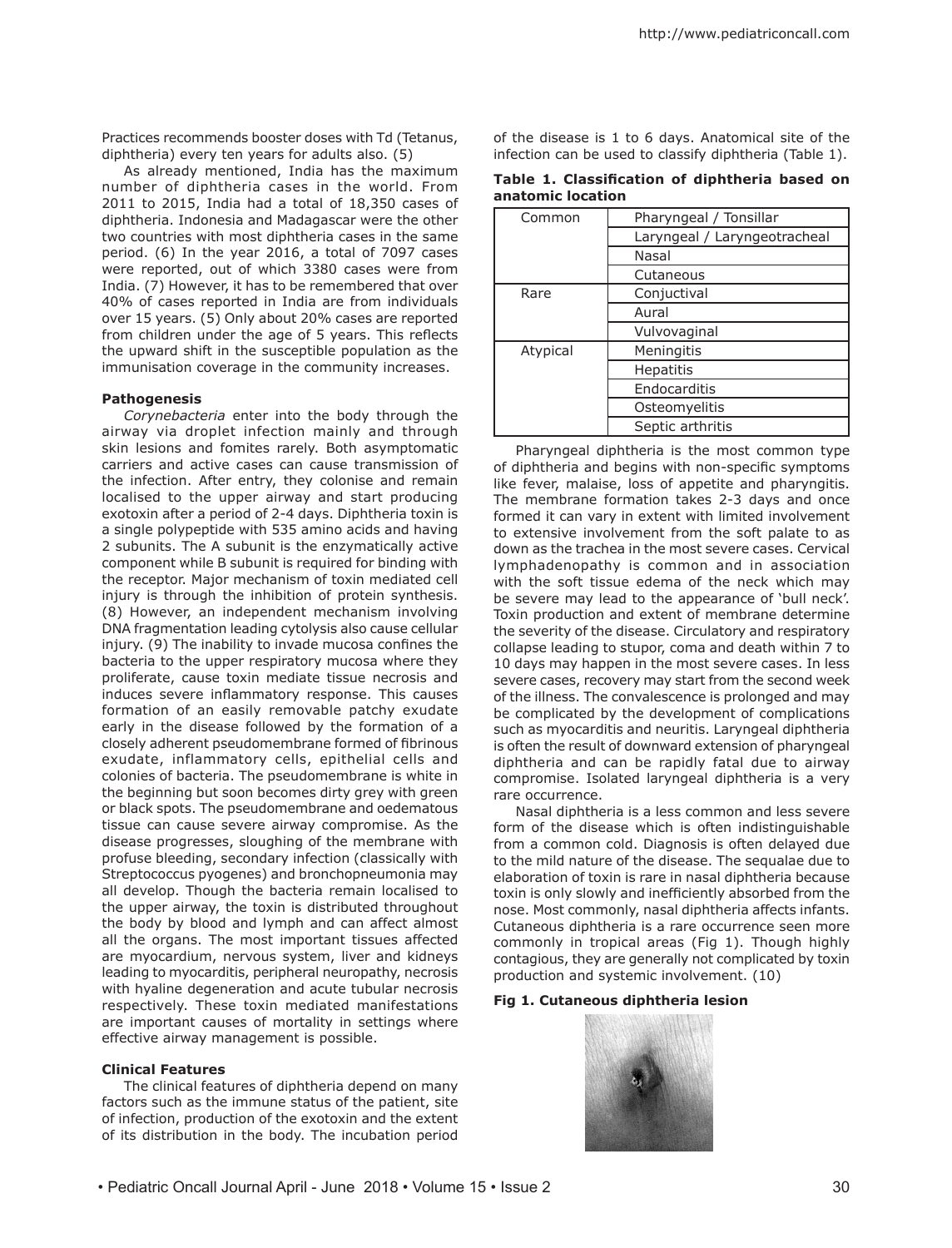## **Complications**

Complications of diphtheria occur due to the production of diphtheria toxin. The toxin may affect any system and lead to the short term as well as the prolonged complications of diphtheria (Table 2).

**Table 2. Toxin mediated complications of diphtheria**

| Common | Myocarditis and arrhythmias |
|--------|-----------------------------|
|        | Neurological sequelae       |
| Rare   | Gastritis                   |
|        | Nephritis                   |
|        | Hemolytic Uremic Syndrome   |

Most of the complications develop after the second week of infection and accounts for the protracted recovery period from the disease. Regular monitoring of patients even after recovery from the acute infection is needed for timely diagnosis and management of these complications.

Myocarditis is an important complication of diphtheria, commonly occurring in the second week of the disease and contributing to the mortality of diphtheria. It is characterized by tachycardia, muffled S1, murmurs, arrhythmias and left ventricular dysfunction. However, since it can occur as early as the first week or as late as the sixth week, each patient should be monitored for myocardial involvement from the diagnosis till at least 6th week of illness. With advances in airway management, the mortality due to airway compromise has been coming down. (11)

Descending paralysis of varying extent is another important complication diphtheria and may be seen in up to 75% of all patients with diphtheria, usually with onset during the third week of the illness. The onset of neurological sequelae may have a variable latent period and often correlate well with the severity of respiratory symptoms. The neurological involvement is usually bilateral, motor more than sensory and usually resolves spontaneously, requiring only supportive management in the interim period. Palatal paralysis is the most common neurological involvement. Peripheral neuropathy involving the limbs, loss of deep tendon reflexes, paralysis of diaphragm and elevated cerebrospinal fluid protein may also be seen and can mimic Guillain-Barré syndrome. (12,13)

### **Diagnosis**

Diagnosis of Diphtheria is clinical and must be made early as the delayed initiation of treatment is an important cause of mortality. Being a non-fastidious organism, Corynebacterium may be grown in selective media containing inhibitory factors for other organisms. Löffler slant, tellurite plate and blood agar should all be inoculated with a sample taken from just beneath the membrane to demonstrate the characteristic black colonies of Corynebacterium. Fig 2 shows a typical appearance of Corynebacterium culture in a tellurite plate and Fig 3 and 4 depict the microscopic appearance with gram stain and Albert stain respectively. The diagnostic tests must always be accompanied by tests for toxigenicity. Elek test was classically used to assess toxigenicity. Nowadays toxigenicity is tested by the newer and more sensitive tests such as enzyme immunoassay and PCR specific to the toxin producing gene (tox). Immune status of the patient should also be assessed in each patient. Shick test was classically used for this, but has been replaced by ELISA. Antitoxin level above 0.01 IU/mL is said to be protective.

**Fig 2. Black coloured colonies of** *Corynebacterium diphtheria* **on Hoyle's tellurite agar**











### **Treatment**

Management of diphtheria has three aspects: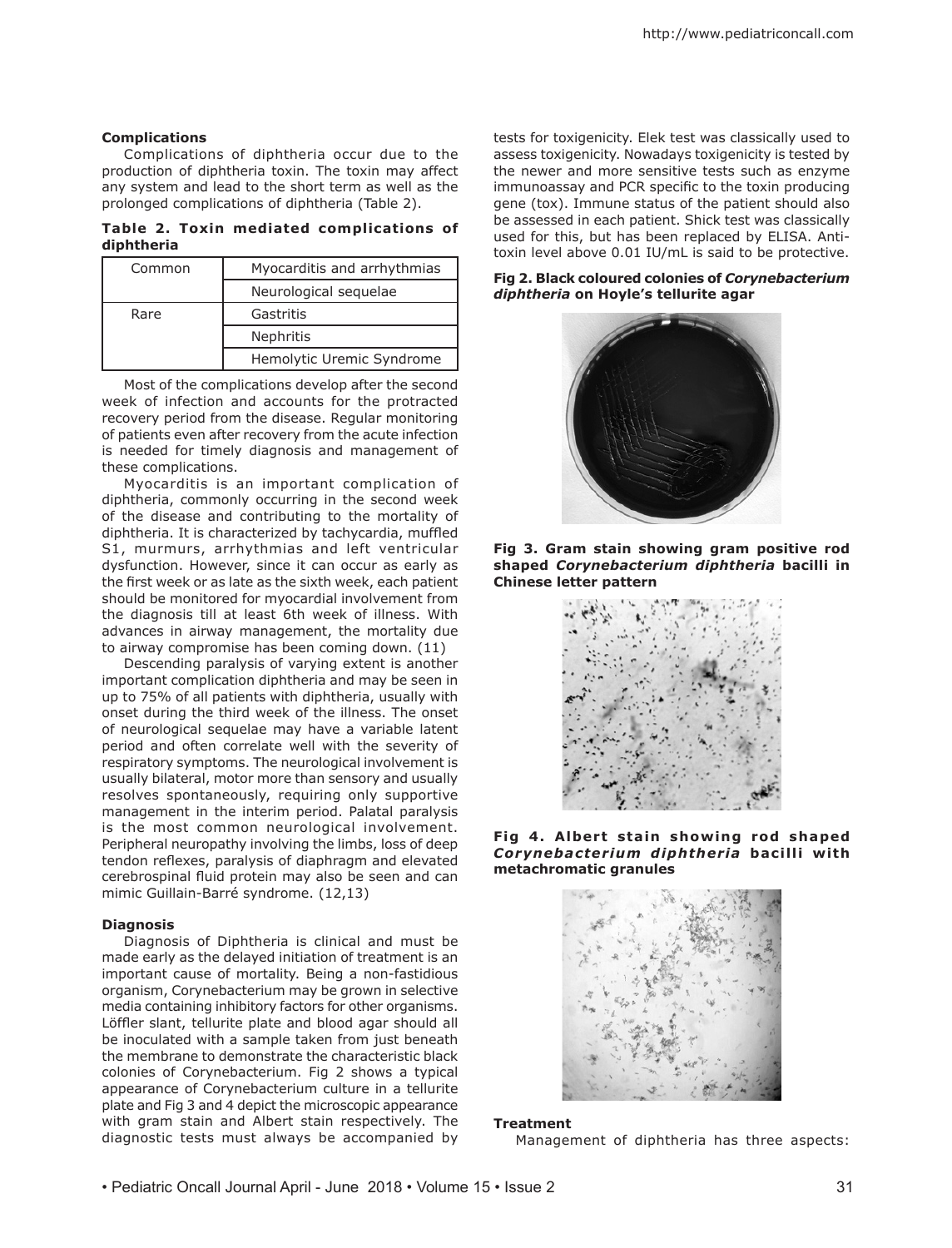| Clinical<br>parameters | Delayed diagnosis and initiation of treatment                                        |  |
|------------------------|--------------------------------------------------------------------------------------|--|
|                        | Virulence of the infecting organism                                                  |  |
|                        | Site of infection- laryngeal infection has the worst prognosis                       |  |
| Lab<br>parameters      | Amegakaryocytic thrombocytopenia                                                     |  |
|                        | Leukocytosis (>25,000 cells/mm3)                                                     |  |
| Development            | Airway compromise                                                                    |  |
| οf<br>complications    | Cardiac involvement (myocarditis or arrhythmia)                                      |  |
|                        | Neurological involvement (phrenic nerve involvement or vasomotor centre involvement) |  |

# **Table 3. Factors leading to adverse outcome**

administration of antibiotics and anti-toxin and supportive care. Equine anti-toxin can neutralise the circulating toxin but is ineffective in the intracellular milieu. Anti-toxin should be administered as single dose intravenously to avoid the risk of development of sensitisation with repeated administration. The administration should be preceded by sensitivity testing. Anti-toxin may be needed in sensitive individuals also and can be given in gradually increasing doses administered at 15-minute intervals. The antitoxin dosage is empirical and range from 20,000 U to 120,000 U depending on the duration and severity of the disease.

Antibiotics are not a substitute for anti-toxins. However, they are to be given in all cases of diphtheria to eradicate the infection and minimise transmission. 100,000-150,000 U/kg/d aqueous penicillin G given in four divided doses or 40-50 mg/kg/d erythromycin given in four divided doses for a total of 14 days are the most commonly employed regimens. Procaine penicillin may also be administered intramuscularly as an alternative regimen. Single dose of intramuscular benzathine penicillin may be administered for treating carriers.

Effective supportive measures are integral to the successful management of diphtheria. Bed rest for a period of 2-3 weeks (longer for patients with myocarditis), hydration and high calorie diet should be prescribed to all patients. Airway management is essential. Certain patients may even need tracheostomy to bypass the obstruction or for management of neuropathy and respiratory paralysis. Serial electrocardiograms (ECGs) should be performed up to 6 weeks to detect myocarditis early.

It must be remembered that all the contacts should be screened for diphtheria by culture of nasal and throat swab. Immunisation does not prevent infection with non-toxigenic strains of C diphtheriae and carrier state. All close contacts of an index case of diphtheria require chemoprophylaxis with appropriate antimicrobials irrespective of their immunisation status. The antimicrobials used are single dose of Benzathine Penicillin G (600,000 U for children weighing <30 Kg and 1.2 Million U for those weighing above 30 Kg) or a seven days' course of erythromycin (40-50 mg/kg/day divided into 4 doses). The asymptomatic individuals who grow diphtheria must be managed like the index case with isolation, antibiotics and supportive care.

The contacts as well as the index case must be given a booster vaccination if the last dose of the diphtheria vaccine they had received was more than 5 years ago.

### **Prognosis**

The factors leading to adverse outcome are enumerated in Table 3.

### **Prevention**

The effective reduction of the disease burden of diphtheria, can be attributed to the widespread coverage with immunisation against the disease. The coverage with DTP vaccination against diphtheria with 3 doses of Diphtheria, Tetanus, whole cell Pertussis (DTwP) vaccine in India has been found to be over 78%. (14) However, only about 41% of these children receive a booster dose between 18-23 months. (15) This is not optimal and public health measures need to be boosted up to increase coverage of DTP vaccination. The consequences of this reduced coverage of primary as well as booster immunisation are two-fold. One, there is always a subset of children who have no immunity against diphtheria. Two, the waning immunity as the age advances due to lack of booster doses lead to a larger proportion of adolescents and adults who have suboptimal immunity against the infection.

Currently, five vaccines are available against diphtheria (Table 4). DTwP vaccine is recommended by both National Immunisation Programme (NIP) as well as Indian Academy of Pediatrics (IAP). DTwP contains 20-30Lf Diphtheria Toxoid per dose along with tetanus toxoid and whole cell pertussis. The recommended schedule for DTwP vaccination is at 6,10 and 14 weeks of age followed by two boosters at 18 months and 5 years. Schedule for catch-up vaccination is 0,1, 6 months. Due to increased risk of side effects, DTwP is not recommended for children above 7 years. After three doses of primary immunisation the effective seroprotection reaches over 95%. However, over 6-12 years, the efficacy reduces. DT (Diphtheria, Tetanus) is the vaccination used for immunising children less than 7 years in whom pertussis is contraindicated for whatever reason, most common being hypersensitivity or encephalopathy following previous dose.

As the incidence of diphtheria reduced drastically, the increased side effects, especially due to the whole cell component of DTwP vaccine became a chief concern especially in developed nations which eventually led